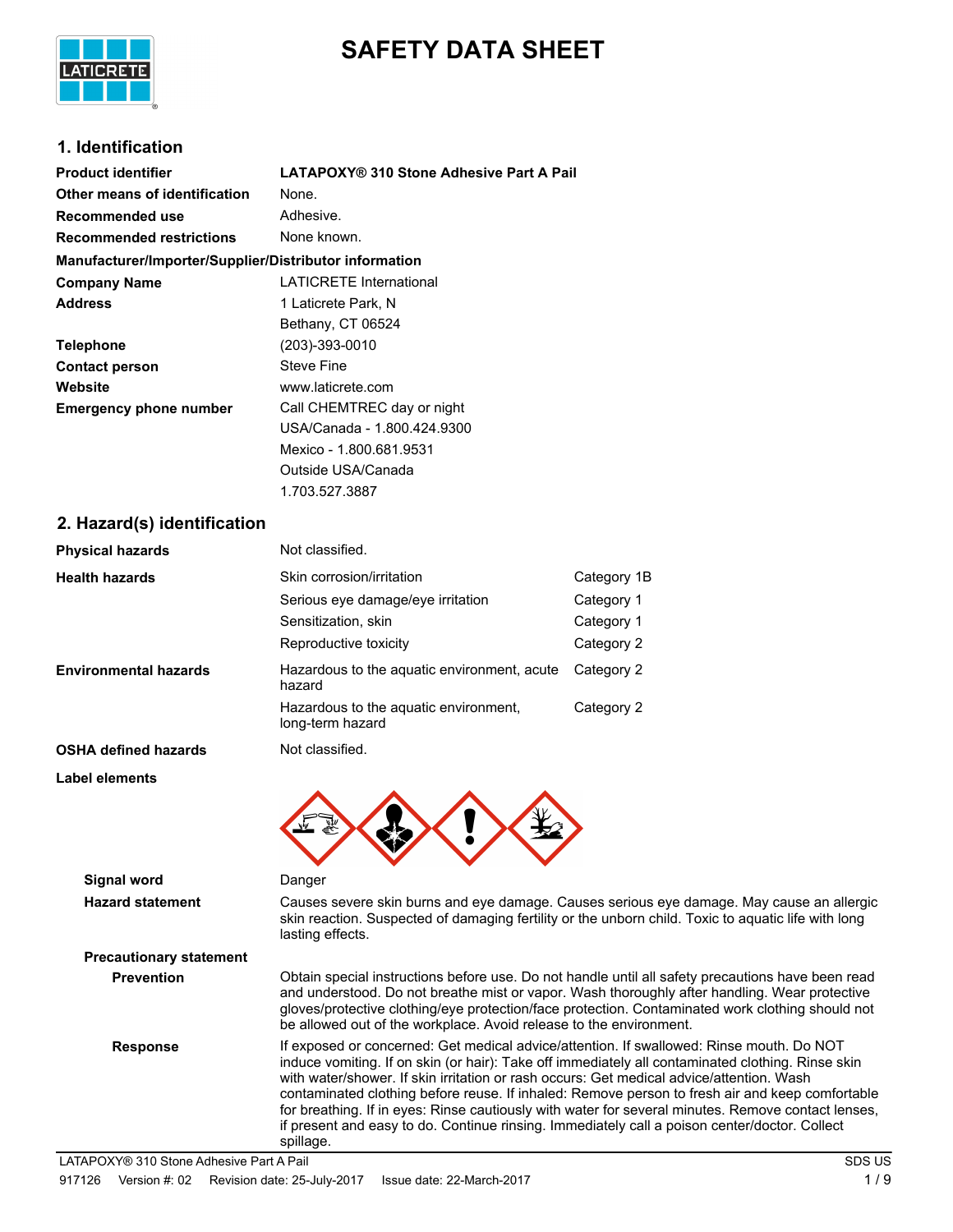| <b>Storage</b>                               | Store locked up.                                                                                    |
|----------------------------------------------|-----------------------------------------------------------------------------------------------------|
| <b>Disposal</b>                              | Dispose of contents/container in accordance with local/regional/national/international regulations. |
| Hazard(s) not otherwise<br>classified (HNOC) | None known.                                                                                         |
| Supplemental information                     | None.                                                                                               |

## **3. Composition/information on ingredients**

### **Mixtures**

| <b>Chemical name</b>                                                         |                                                                                                                                                                                                                                                                                     | <b>CAS number</b> | $\%$        |
|------------------------------------------------------------------------------|-------------------------------------------------------------------------------------------------------------------------------------------------------------------------------------------------------------------------------------------------------------------------------------|-------------------|-------------|
| Fatty acids, tall-oil, reaction<br>products with<br>tetraethylenepentamine   |                                                                                                                                                                                                                                                                                     | 68953-36-6        | $7 - 10$    |
| 4-Nonylphenol, branched                                                      |                                                                                                                                                                                                                                                                                     | 84852-15-3        | $1 - 3$     |
| Benzyl alcohol                                                               |                                                                                                                                                                                                                                                                                     | 100-51-6          | $1 - 3$     |
| m-Phenylenebis(methylamine)                                                  |                                                                                                                                                                                                                                                                                     | 1477-55-0         | $1 - 3$     |
| 2-Piperazin-1-ylethylamine                                                   |                                                                                                                                                                                                                                                                                     | 140-31-8          | $1.5 - 2.5$ |
| Isophorone diamine                                                           |                                                                                                                                                                                                                                                                                     | 2855-13-2         | $0.4 - 2$   |
| Tetraethylene pentamine                                                      |                                                                                                                                                                                                                                                                                     | 112-57-2          | $0.5 - 1.5$ |
| <b>Composition comments</b>                                                  | All concentrations are in percent by weight unless ingredient is a gas. Gas concentrations are in<br>percent by volume.                                                                                                                                                             |                   |             |
| 4. First-aid measures                                                        |                                                                                                                                                                                                                                                                                     |                   |             |
| <b>Inhalation</b>                                                            | Remove victim to fresh air and keep at rest in a position comfortable for breathing. Get medical<br>attention if any discomfort continues.                                                                                                                                          |                   |             |
| <b>Skin contact</b>                                                          | Take off immediately all contaminated clothing. Chemical burns must be treated by a physician.<br>Wash contaminated clothing before reuse. Get medical attention immediately.                                                                                                       |                   |             |
| Eye contact                                                                  | Immediately flush eyes with plenty of water for at least 15 minutes. Remove contact lenses, if<br>present and easy to do. Continue rinsing. Get medical attention immediately.                                                                                                      |                   |             |
| Ingestion                                                                    | Rinse mouth. Do not induce vomiting. If vomiting occurs, keep head low so that stomach content<br>doesn't get into the lungs. Get medical attention if any discomfort continues.                                                                                                    |                   |             |
| <b>Most important</b><br>symptoms/effects, acute and<br>delayed              | Rash. Corrosive effects. Symptoms may include stinging, tearing, redness, swelling, and blurred<br>vision. Permanent eye damage including blindness could result.                                                                                                                   |                   |             |
| Indication of immediate<br>medical attention and special<br>treatment needed | Provide general supportive measures and treat symptomatically. Symptoms may be delayed.<br>Chemical burns: Flush with water immediately. While flushing, remove clothes which do not<br>adhere to affected area. Call an ambulance. Continue flushing during transport to hospital. |                   |             |
| <b>General information</b>                                                   | Ensure that medical personnel are aware of the material(s) involved, and take precautions to<br>protect themselves.                                                                                                                                                                 |                   |             |
| 5. Fire-fighting measures                                                    |                                                                                                                                                                                                                                                                                     |                   |             |
| Suitable extinguishing media                                                 | Alcohol resistant foam. Water fog. Dry chemical powder. Carbon dioxide (CO2).                                                                                                                                                                                                       |                   |             |
| Unsuitable extinguishing<br>media                                            | Do not use water jet as an extinguisher, as this will spread the fire.                                                                                                                                                                                                              |                   |             |
| Specific hazards arising from<br>the chemical                                | Heating may cause the release of ammonia vapors.                                                                                                                                                                                                                                    |                   |             |
| Special protective equipment<br>and precautions for firefighters             | Self-contained breathing apparatus and full protective clothing must be worn in case of fire.                                                                                                                                                                                       |                   |             |
| <b>Fire fighting</b><br>equipment/instructions                               | In case of fire and/or explosion do not breathe fumes. Move containers from fire area if you can do<br>so without risk. Use water spray to cool unopened containers.                                                                                                                |                   |             |

General fire hazards **No unusual fire or explosion hazards noted.**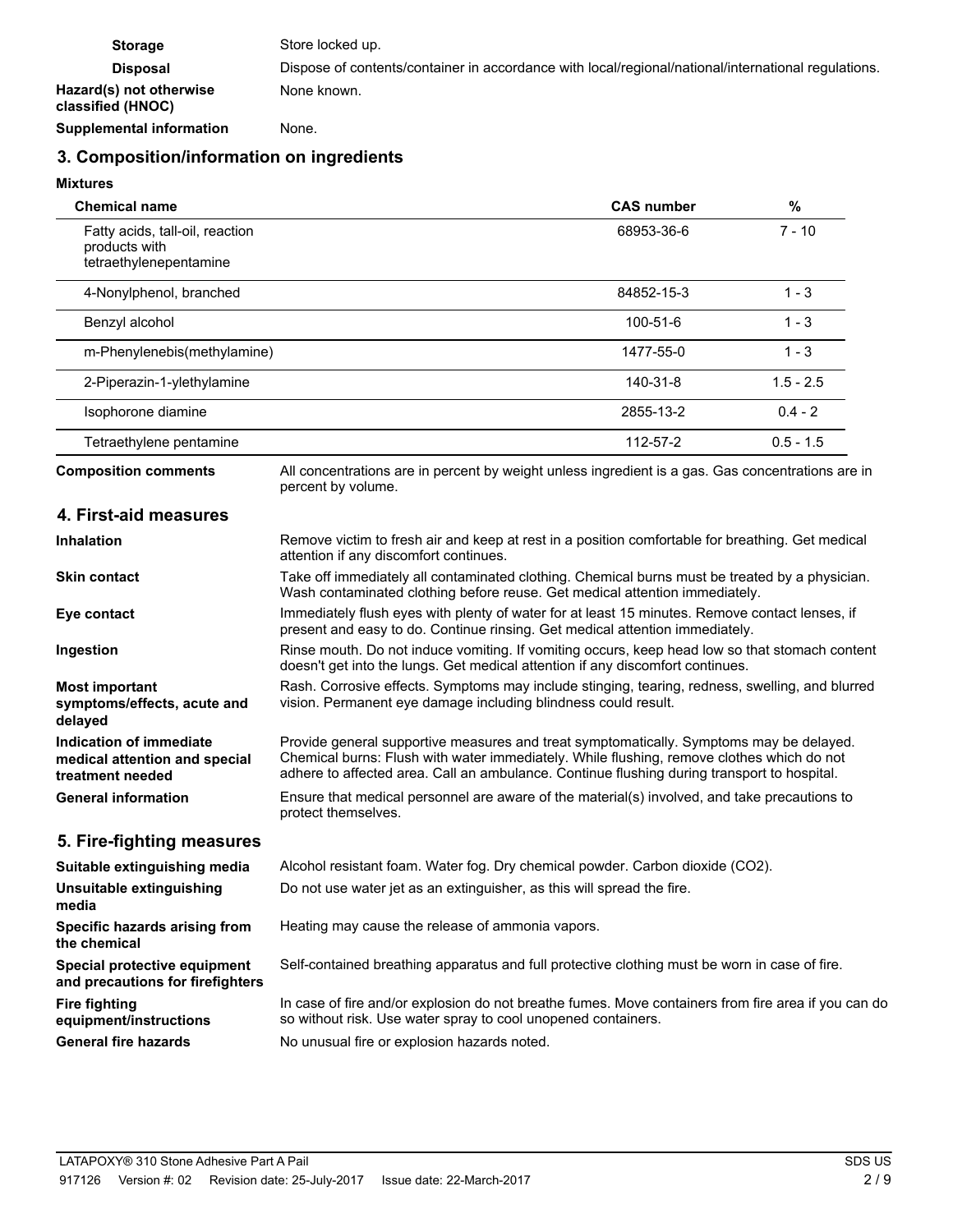### **6. Accidental release measures**

| Personal precautions,<br>protective equipment and<br>emergency procedures | Keep unnecessary personnel away. Keep people away from and upwind of spill/leak. Wear<br>appropriate protective equipment and clothing during clean-up. Do not touch damaged containers<br>or spilled material unless wearing appropriate protective clothing. Ensure adequate ventilation.<br>Local authorities should be advised if significant spillages cannot be contained. |
|---------------------------------------------------------------------------|----------------------------------------------------------------------------------------------------------------------------------------------------------------------------------------------------------------------------------------------------------------------------------------------------------------------------------------------------------------------------------|
| Methods and materials for<br>containment and cleaning up                  | Large Spills: Stop the flow of material, if this is without risk. Dike the spilled material, where this is<br>possible. Absorb in vermiculite, dry sand or earth and place into containers. Following product<br>recovery, flush area with water.                                                                                                                                |
|                                                                           | Small Spills: Wipe up with absorbent material (e.g. cloth, fleece). Clean surface thoroughly to<br>remove residual contamination.                                                                                                                                                                                                                                                |
|                                                                           | Never return spills in original containers for re-use. For waste disposal, see Section 13 of the SDS.                                                                                                                                                                                                                                                                            |
| <b>Environmental precautions</b>                                          | Avoid release to the environment. Do not discharge into drains, water courses or onto the ground.<br>Environmental manager must be informed of all major releases.                                                                                                                                                                                                               |
| 7. Handling and storage                                                   |                                                                                                                                                                                                                                                                                                                                                                                  |
| Precautions for safe handling                                             | Do not handle until all safety precautions have been read and understood. Do not breathe mist or<br>vapor. Do not get in eyes, on skin, on clothing. Persons susceptible to allergic reactions should not<br>handle this product. Use with adequate ventilation. Wear appropriate personal protective<br>equipment. Observe good industrial hygiene practices.                   |

Keep container tightly closed. Store in a cool and well-ventilated place. Store away from incompatible materials (see Section 10 of the SDS). **Conditions for safe storage, including any incompatibilities**

### **8. Exposure controls/personal protection**

#### **Occupational exposure limits**

| <b>US. ACGIH Threshold Limit Values</b><br><b>Components</b> | <b>Type</b>                                                                                    |                                   | <b>Value</b>   |                                                                                                                                                                                                                                                                                                              |
|--------------------------------------------------------------|------------------------------------------------------------------------------------------------|-----------------------------------|----------------|--------------------------------------------------------------------------------------------------------------------------------------------------------------------------------------------------------------------------------------------------------------------------------------------------------------|
| m-Phenylenebis(methylami<br>ne) (CAS 1477-55-0)              | Ceiling                                                                                        |                                   | $0.1$ mg/m $3$ |                                                                                                                                                                                                                                                                                                              |
| US. NIOSH: Pocket Guide to Chemical Hazards                  |                                                                                                |                                   |                |                                                                                                                                                                                                                                                                                                              |
| <b>Components</b>                                            | <b>Type</b>                                                                                    |                                   | <b>Value</b>   |                                                                                                                                                                                                                                                                                                              |
| m-Phenylenebis(methylami<br>ne) (CAS 1477-55-0)              | Ceiling                                                                                        |                                   | $0.1$ mg/m $3$ |                                                                                                                                                                                                                                                                                                              |
|                                                              | US. Workplace Environmental Exposure Level (WEEL) Guides                                       |                                   |                |                                                                                                                                                                                                                                                                                                              |
| <b>Components</b>                                            | <b>Type</b>                                                                                    |                                   | <b>Value</b>   | Form                                                                                                                                                                                                                                                                                                         |
| Benzyl alcohol (CAS<br>$100 - 51 - 6$                        | <b>TWA</b>                                                                                     |                                   | 44.2 mg/m3     |                                                                                                                                                                                                                                                                                                              |
|                                                              |                                                                                                |                                   | 10 ppm         |                                                                                                                                                                                                                                                                                                              |
| Tetraethylene pentamine<br>(CAS 112-57-2)                    | <b>TWA</b>                                                                                     |                                   | $5$ mg/m $3$   | Aerosol.                                                                                                                                                                                                                                                                                                     |
|                                                              |                                                                                                |                                   | 1 ppm          | Aerosol.                                                                                                                                                                                                                                                                                                     |
| <b>Biological limit values</b>                               | No biological exposure limits noted for the ingredient(s).                                     |                                   |                |                                                                                                                                                                                                                                                                                                              |
| <b>Exposure guidelines</b>                                   |                                                                                                |                                   |                |                                                                                                                                                                                                                                                                                                              |
| US - California OELs: Skin designation                       |                                                                                                |                                   |                |                                                                                                                                                                                                                                                                                                              |
| US - Tennessee OELs: Skin designation                        | m-Phenylenebis(methylamine) (CAS 1477-55-0)                                                    | Can be absorbed through the skin. |                |                                                                                                                                                                                                                                                                                                              |
|                                                              | m-Phenylenebis(methylamine) (CAS 1477-55-0)                                                    | Can be absorbed through the skin. |                |                                                                                                                                                                                                                                                                                                              |
| US ACGIH Threshold Limit Values: Skin designation            |                                                                                                |                                   |                |                                                                                                                                                                                                                                                                                                              |
| <b>US WEEL Guides: Skin designation</b>                      | m-Phenylenebis(methylamine) (CAS 1477-55-0)                                                    | Can be absorbed through the skin. |                |                                                                                                                                                                                                                                                                                                              |
| Tetraethylene pentamine (CAS 112-57-2)                       |                                                                                                | Can be absorbed through the skin. |                |                                                                                                                                                                                                                                                                                                              |
| US. NIOSH: Pocket Guide to Chemical Hazards                  |                                                                                                |                                   |                |                                                                                                                                                                                                                                                                                                              |
|                                                              | m-Phenylenebis(methylamine) (CAS 1477-55-0)                                                    | Can be absorbed through the skin. |                |                                                                                                                                                                                                                                                                                                              |
| Appropriate engineering<br>controls                          | Good general ventilation (typically 10 air changes per hour) should be used. Ventilation rates |                                   |                | should be matched to conditions. If applicable, use process enclosures, local exhaust ventilation,<br>or other engineering controls to maintain airborne levels below recommended exposure limits. If<br>exposure limits have not been established, maintain airborne levels to an acceptable level. Provide |

eyewash station.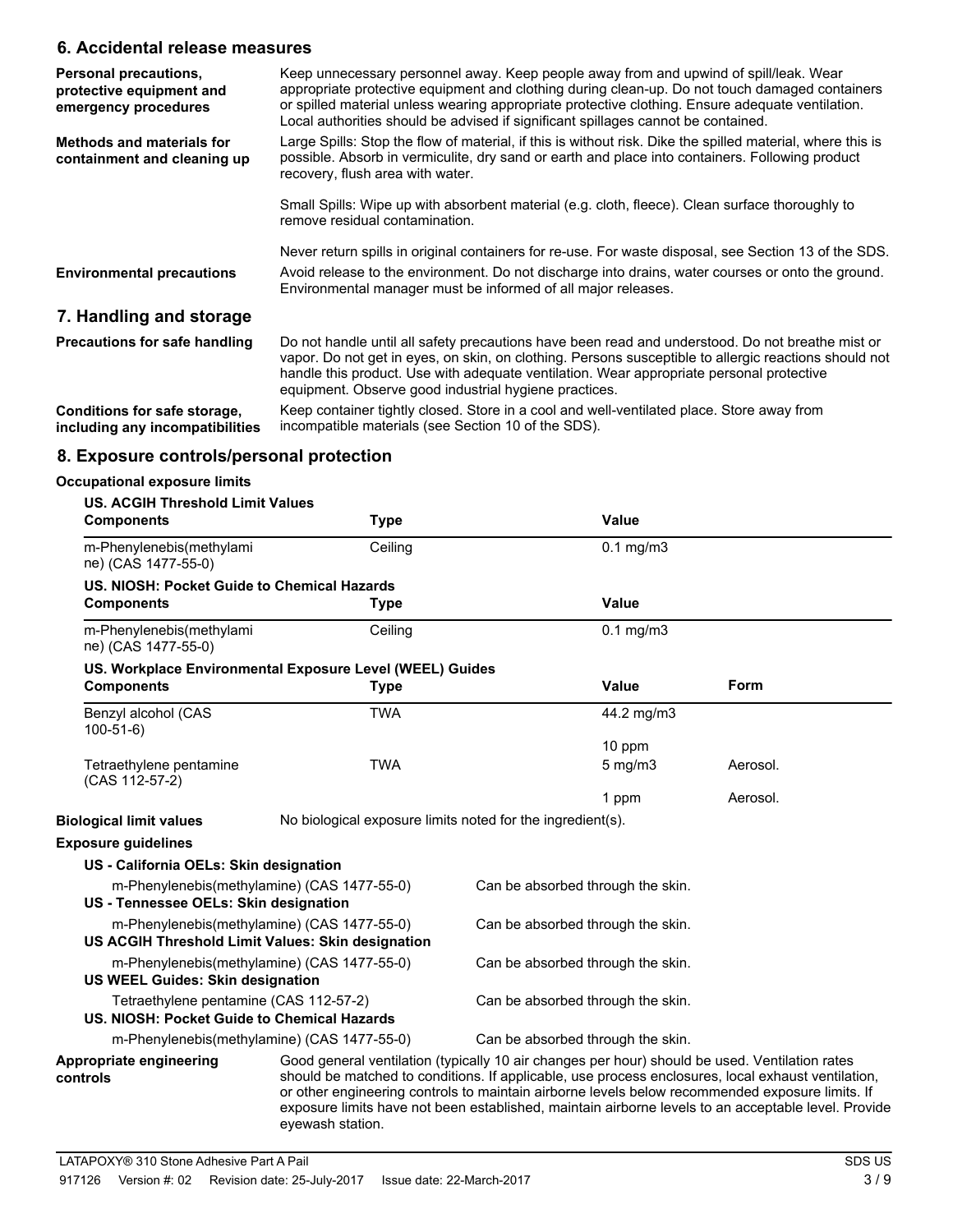#### **Individual protection measures, such as personal protective equipment**

| Eye/face protection                              | Wear safety glasses with side shields (or goggles). Face-shield. Wear a full-face respirator, if<br>needed.                                                                                                                 |
|--------------------------------------------------|-----------------------------------------------------------------------------------------------------------------------------------------------------------------------------------------------------------------------------|
| <b>Skin protection</b><br><b>Hand protection</b> | Wear appropriate chemical resistant gloves.                                                                                                                                                                                 |
| <b>Skin protection</b>                           |                                                                                                                                                                                                                             |
| <b>Other</b>                                     | Wear appropriate chemical resistant clothing.                                                                                                                                                                               |
| <b>Respiratory protection</b>                    | In case of insufficient ventilation, wear suitable respiratory equipment.                                                                                                                                                   |
| <b>Thermal hazards</b>                           | Wear appropriate thermal protective clothing, when necessary.                                                                                                                                                               |
| General hygiene<br>considerations                | Always observe good personal hygiene measures, such as washing after handling the material<br>and before eating, drinking, and/or smoking. Routinely wash work clothing and protective<br>equipment to remove contaminants. |

# **9. Physical and chemical properties**

| <b>Physical state</b>                             | Solid.                                                        |
|---------------------------------------------------|---------------------------------------------------------------|
| Form                                              | Paste.                                                        |
| Color                                             | Light red.                                                    |
| Odor                                              | Ammonia.                                                      |
| <b>Odor threshold</b>                             | Not available.                                                |
| рH                                                | Not applicable.                                               |
| Melting point/freezing point                      | Not applicable.                                               |
| Initial boiling point and boiling<br>range        | Not available.                                                |
| <b>Flash point</b>                                | Non flammable.                                                |
| <b>Evaporation rate</b>                           | Not applicable.                                               |
| Flammability (solid, gas)                         | Not available.                                                |
| Upper/lower flammability or explosive limits      |                                                               |
| <b>Flammability limit - lower</b><br>(%)          | Not available.                                                |
| <b>Flammability limit - upper</b><br>(%)          | Not available.                                                |
| Vapor pressure                                    | Not applicable.                                               |
| Vapor density                                     | Not applicable.                                               |
| <b>Relative density</b>                           | $1.5$ g/cm $3$                                                |
| Solubility(ies)                                   |                                                               |
| <b>Solubility (water)</b>                         | Insoluble.                                                    |
| <b>Partition coefficient</b><br>(n-octanol/water) | Not available.                                                |
| <b>Auto-ignition temperature</b>                  | Not available.                                                |
| <b>Decomposition temperature</b>                  | Not available.                                                |
| <b>Viscosity</b>                                  | Not available.                                                |
| 10. Stability and reactivity                      |                                                               |
| <b>Reactivity</b>                                 | Corrosive to certain metals. Copper Aluminum. Zinc.           |
| <b>Chemical stability</b>                         | Material is stable under normal conditions.                   |
| <b>Possibility of hazardous</b><br>reactions      | No dangerous reaction known under conditions of normal use.   |
| <b>Conditions to avoid</b>                        | Heat, flames and sparks. Contact with incompatible materials. |
| Incompatible materials                            | Alkaline metals. Oxidizing agents. Strong acids.              |
| <b>Hazardous decomposition</b><br>products        | Carbon dioxide (CO2). Carbon monoxide. Nitrogen oxides.       |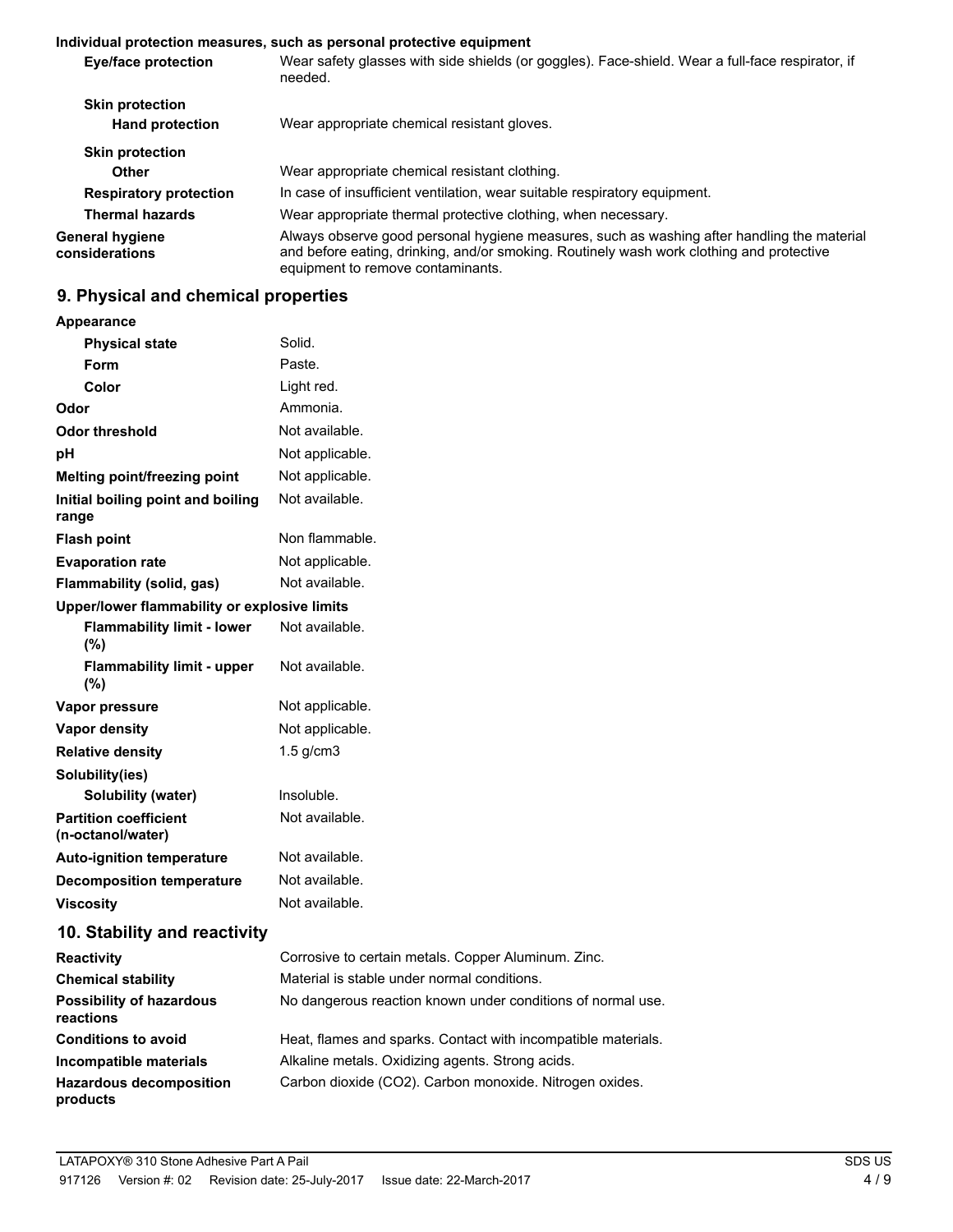### **11. Toxicological information**

### **Information on likely routes of exposure**

| <b>Inhalation</b>                                                                  | May cause respiratory irritation.                                                                                                                                 |
|------------------------------------------------------------------------------------|-------------------------------------------------------------------------------------------------------------------------------------------------------------------|
| <b>Skin contact</b>                                                                | Causes skin burns. May cause an allergic skin reaction.                                                                                                           |
| Eye contact                                                                        | Causes serious eye damage.                                                                                                                                        |
| Ingestion                                                                          | May cause burns of the gastrointestinal tract if swallowed.                                                                                                       |
| Symptoms related to the<br>physical, chemical and<br>toxicological characteristics | Rash. Corrosive effects. Symptoms may include stinging, tearing, redness, swelling, and blurred<br>vision. Permanent eye damage including blindness could result. |

### **Information on toxicological effects**

| <b>Acute toxicity</b>         |                                             | May cause discomfort if swallowed.                                                    |                                      |  |  |  |
|-------------------------------|---------------------------------------------|---------------------------------------------------------------------------------------|--------------------------------------|--|--|--|
| <b>Components</b>             | <b>Species</b><br><b>Test Results</b>       |                                                                                       |                                      |  |  |  |
|                               | 2-Piperazin-1-ylethylamine (CAS 140-31-8)   |                                                                                       |                                      |  |  |  |
| <b>Acute</b>                  |                                             |                                                                                       |                                      |  |  |  |
| <b>Dermal</b>                 |                                             |                                                                                       |                                      |  |  |  |
| LD50                          |                                             | Rabbit                                                                                | 880 mg/kg                            |  |  |  |
|                               | 4-Nonylphenol, branched (CAS 84852-15-3)    |                                                                                       |                                      |  |  |  |
| <b>Acute</b>                  |                                             |                                                                                       |                                      |  |  |  |
| <b>Dermal</b>                 |                                             |                                                                                       |                                      |  |  |  |
| LD50                          |                                             | Rabbit                                                                                | 3160 mg/kg                           |  |  |  |
| Oral                          |                                             |                                                                                       |                                      |  |  |  |
| LD50                          |                                             | Rat                                                                                   | 1300 mg/kg                           |  |  |  |
| Benzyl alcohol (CAS 100-51-6) |                                             |                                                                                       |                                      |  |  |  |
| <b>Acute</b>                  |                                             |                                                                                       |                                      |  |  |  |
| <b>Dermal</b><br>LD50         |                                             | Rabbit                                                                                | 2000 mg/kg                           |  |  |  |
| Inhalation                    |                                             |                                                                                       |                                      |  |  |  |
| <b>LC50</b>                   |                                             | Rat                                                                                   | $> 4178$ mg/m <sup>3</sup> , 4 hours |  |  |  |
| Oral                          |                                             |                                                                                       |                                      |  |  |  |
| LD50                          |                                             | Rat                                                                                   | 1230 - 3100 mg/kg                    |  |  |  |
|                               |                                             | Fatty acids, tall-oil, reaction products with tetraethylenepentamine (CAS 68953-36-6) |                                      |  |  |  |
| <b>Acute</b>                  |                                             |                                                                                       |                                      |  |  |  |
| Oral                          |                                             |                                                                                       |                                      |  |  |  |
| LD50                          |                                             | Rat                                                                                   | > 2000 mg/kg                         |  |  |  |
|                               | Isophorone diamine (CAS 2855-13-2)          |                                                                                       |                                      |  |  |  |
| <b>Acute</b>                  |                                             |                                                                                       |                                      |  |  |  |
| Oral                          |                                             |                                                                                       |                                      |  |  |  |
| LD50                          |                                             | Rat                                                                                   | 1030 mg/kg                           |  |  |  |
|                               | m-Phenylenebis(methylamine) (CAS 1477-55-0) |                                                                                       |                                      |  |  |  |
| <b>Acute</b>                  |                                             |                                                                                       |                                      |  |  |  |
| <b>Dermal</b>                 |                                             |                                                                                       |                                      |  |  |  |
| LD50                          |                                             | Rabbit                                                                                | 2000 mg/kg                           |  |  |  |
| Inhalation                    |                                             |                                                                                       |                                      |  |  |  |
| Aerosol                       |                                             |                                                                                       |                                      |  |  |  |
| L <sub>C</sub> 50             |                                             | Rat                                                                                   | 3.75 mg/l, 1 Hours                   |  |  |  |
| Oral                          |                                             |                                                                                       |                                      |  |  |  |
| LD50                          |                                             | Rat                                                                                   | 930 mg/kg                            |  |  |  |
|                               | Tetraethylene pentamine (CAS 112-57-2)      |                                                                                       |                                      |  |  |  |
| <b>Acute</b>                  |                                             |                                                                                       |                                      |  |  |  |
| <b>Dermal</b><br>LD50         |                                             | Rabbit                                                                                | 0.66 g/kg                            |  |  |  |
|                               |                                             |                                                                                       |                                      |  |  |  |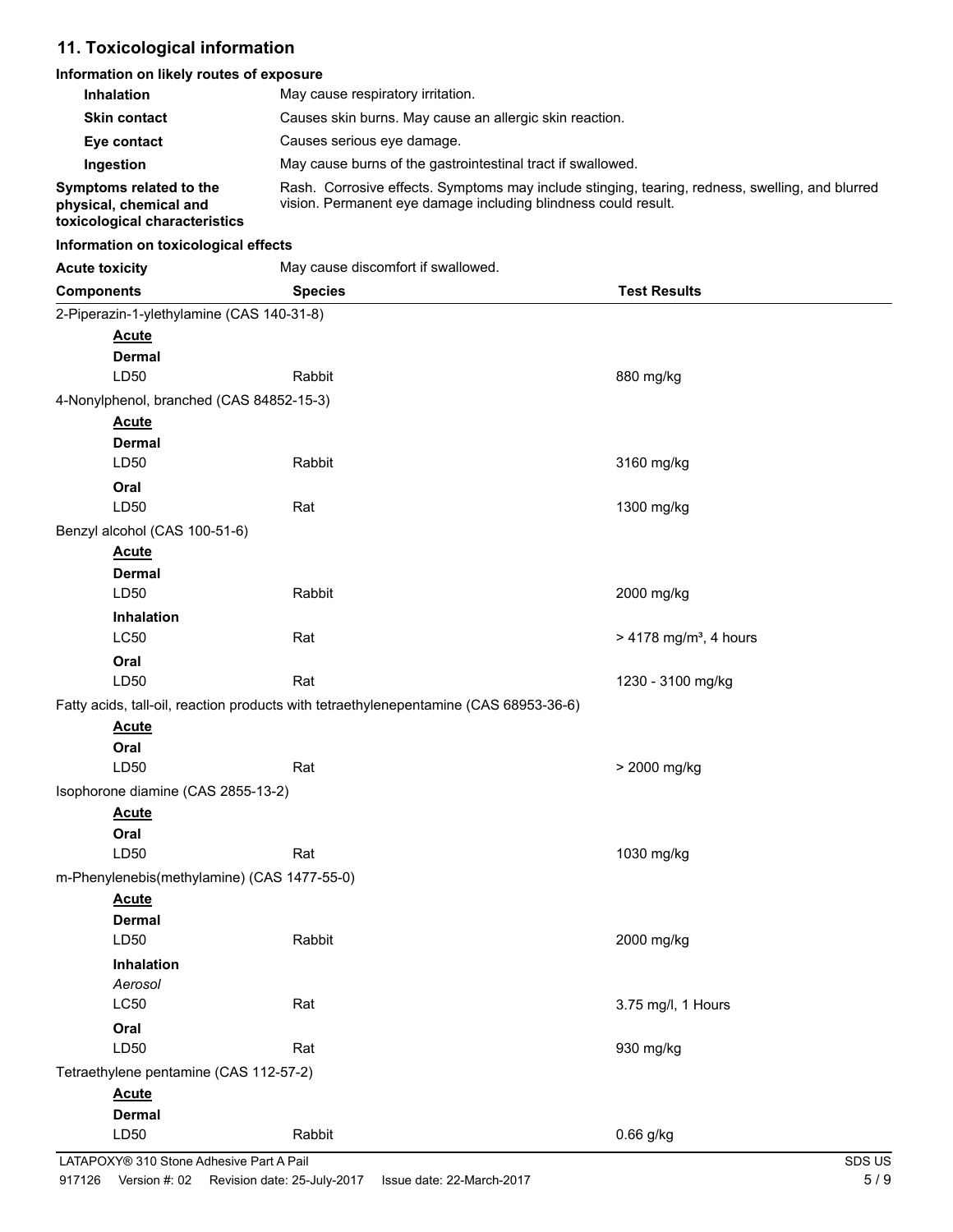| <b>Components</b>                                                             | <b>Species</b>                                                                                                                                                                             |                                                                                                                     | <b>Test Results</b>        |  |  |
|-------------------------------------------------------------------------------|--------------------------------------------------------------------------------------------------------------------------------------------------------------------------------------------|---------------------------------------------------------------------------------------------------------------------|----------------------------|--|--|
| Oral                                                                          |                                                                                                                                                                                            |                                                                                                                     |                            |  |  |
| LD50                                                                          | Rat<br>$2.1$ g/kg                                                                                                                                                                          |                                                                                                                     |                            |  |  |
| <b>Skin corrosion/irritation</b>                                              | Causes severe skin burns and eye damage.                                                                                                                                                   |                                                                                                                     |                            |  |  |
| Serious eye damage/eye<br>irritation                                          |                                                                                                                                                                                            | Causes serious eye damage.                                                                                          |                            |  |  |
| Respiratory or skin sensitization                                             |                                                                                                                                                                                            |                                                                                                                     |                            |  |  |
| <b>Respiratory sensitization</b>                                              |                                                                                                                                                                                            | No data available.                                                                                                  |                            |  |  |
| <b>Skin sensitization</b>                                                     |                                                                                                                                                                                            | May cause an allergic skin reaction.                                                                                |                            |  |  |
| Germ cell mutagenicity                                                        |                                                                                                                                                                                            | No data available to indicate product or any components present at greater than 0.1% are<br>mutagenic or genotoxic. |                            |  |  |
| Carcinogenicity                                                               |                                                                                                                                                                                            | This product is not considered to be a carcinogen by IARC, ACGIH, NTP, or OSHA.                                     |                            |  |  |
| IARC Monographs. Overall Evaluation of Carcinogenicity                        |                                                                                                                                                                                            |                                                                                                                     |                            |  |  |
| Not listed.<br><b>NTP Report on Carcinogens</b>                               |                                                                                                                                                                                            |                                                                                                                     |                            |  |  |
| Not listed.<br>OSHA Specifically Regulated Substances (29 CFR 1910.1001-1050) |                                                                                                                                                                                            |                                                                                                                     |                            |  |  |
| Not regulated.<br><b>Reproductive toxicity</b>                                |                                                                                                                                                                                            | Suspected of damaging fertility or the unborn child.                                                                |                            |  |  |
| Specific target organ toxicity -                                              | No data available.                                                                                                                                                                         |                                                                                                                     |                            |  |  |
| single exposure                                                               |                                                                                                                                                                                            |                                                                                                                     |                            |  |  |
| Specific target organ toxicity -<br>repeated exposure                         | No data available.                                                                                                                                                                         |                                                                                                                     |                            |  |  |
| <b>Aspiration hazard</b>                                                      | Not classified.                                                                                                                                                                            |                                                                                                                     |                            |  |  |
| <b>Chronic effects</b>                                                        |                                                                                                                                                                                            | No data available.                                                                                                  |                            |  |  |
| 12. Ecological information                                                    |                                                                                                                                                                                            |                                                                                                                     |                            |  |  |
| <b>Ecotoxicity</b>                                                            |                                                                                                                                                                                            | Toxic to aquatic life with long lasting effects.                                                                    |                            |  |  |
| <b>Components</b>                                                             |                                                                                                                                                                                            | <b>Species</b>                                                                                                      | <b>Test Results</b>        |  |  |
| 2-Piperazin-1-ylethylamine (CAS 140-31-8)                                     |                                                                                                                                                                                            |                                                                                                                     |                            |  |  |
| <b>Aquatic</b>                                                                |                                                                                                                                                                                            |                                                                                                                     |                            |  |  |
| Fish                                                                          | LC50                                                                                                                                                                                       | Fathead minnow (Pimephales promelas) 1950 - 2460 mg/l, 96 hours                                                     |                            |  |  |
| 4-Nonylphenol, branched (CAS 84852-15-3)<br><b>Aquatic</b>                    |                                                                                                                                                                                            |                                                                                                                     |                            |  |  |
| Acute                                                                         |                                                                                                                                                                                            |                                                                                                                     |                            |  |  |
| Crustacea                                                                     | EC50                                                                                                                                                                                       | Crustacea                                                                                                           | 0.0379 mg/l, 48 hours      |  |  |
| Fish                                                                          | <b>LC50</b>                                                                                                                                                                                | Fish                                                                                                                | 0.017 mg/l, 96 hours       |  |  |
| Benzyl alcohol (CAS 100-51-6)<br><b>Aquatic</b>                               |                                                                                                                                                                                            |                                                                                                                     |                            |  |  |
| Fish                                                                          | <b>LC50</b>                                                                                                                                                                                | Fathead minnow (Pimephales promelas) 460 mg/l, 96 hours                                                             |                            |  |  |
| Isophorone diamine (CAS 2855-13-2)<br><b>Aquatic</b>                          |                                                                                                                                                                                            |                                                                                                                     |                            |  |  |
| Crustacea                                                                     | <b>EC50</b>                                                                                                                                                                                | Water flea (Daphnia magna)                                                                                          | 14.6 - 21.5 mg/l, 48 hours |  |  |
| Persistence and degradability                                                 |                                                                                                                                                                                            | No data is available on the degradability of this product.                                                          |                            |  |  |
| <b>Bioaccumulative potential</b>                                              | Not available.                                                                                                                                                                             |                                                                                                                     |                            |  |  |
| Partition coefficient n-octanol / water (log Kow)                             |                                                                                                                                                                                            |                                                                                                                     |                            |  |  |
| Benzyl alcohol (CAS 100-51-6)<br>Tetraethylene pentamine (CAS 112-57-2)       |                                                                                                                                                                                            | 1.1<br>1.503                                                                                                        |                            |  |  |
| <b>Mobility in soil</b>                                                       | Not available.                                                                                                                                                                             |                                                                                                                     |                            |  |  |
| Other adverse effects                                                         |                                                                                                                                                                                            |                                                                                                                     |                            |  |  |
|                                                                               | No other adverse environmental effects (e.g. ozone depletion, photochemical ozone creation<br>potential, endocrine disruption, global warming potential) are expected from this component. |                                                                                                                     |                            |  |  |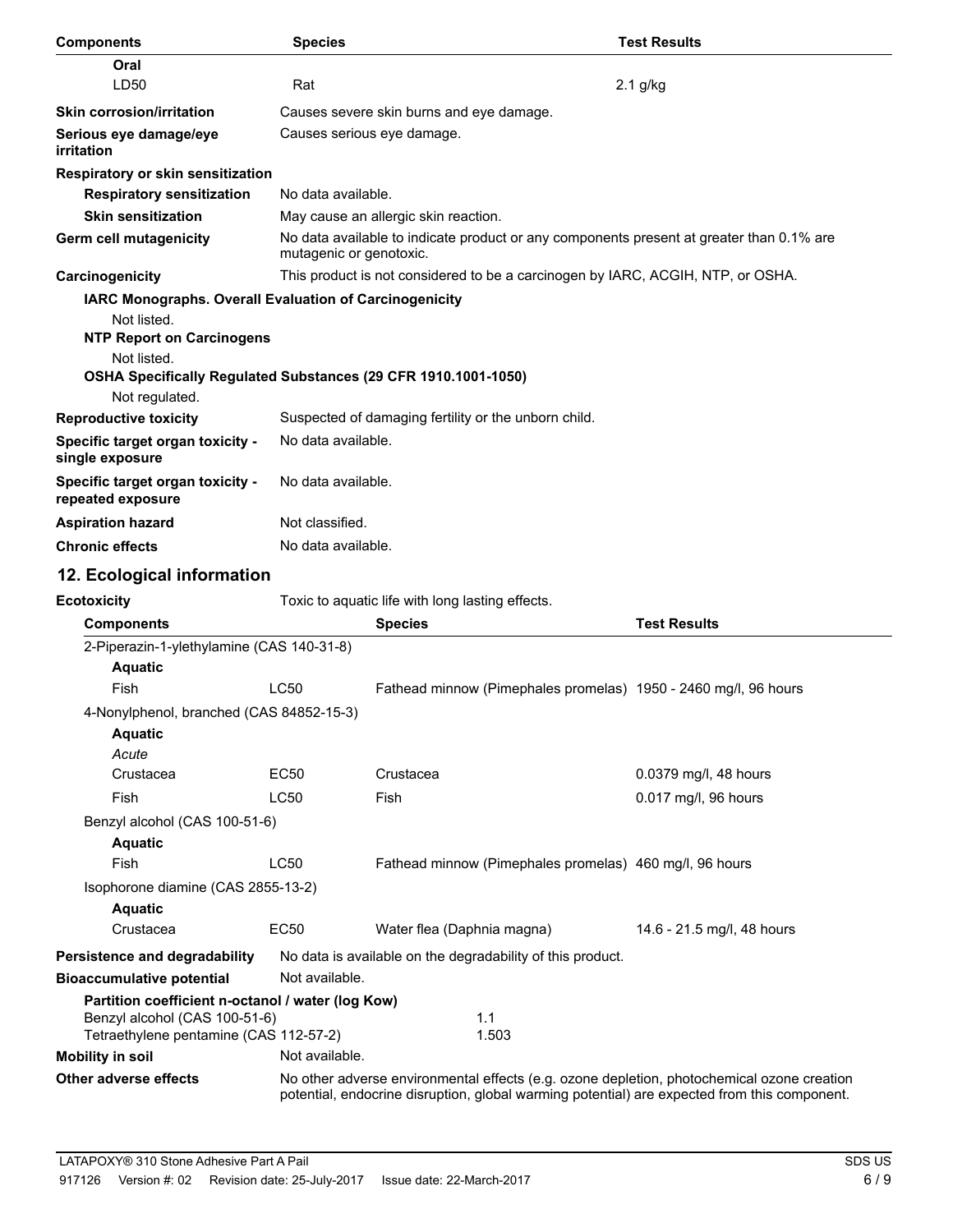# **13. Disposal considerations**

| <b>Disposal instructions</b>             | Collect and reclaim or dispose in sealed containers at licensed waste disposal site. This material<br>and its container must be disposed of as hazardous waste. Do not allow this material to drain into<br>sewers/water supplies. Do not contaminate ponds, waterways or ditches with chemical or used<br>container. Dispose of contents/container in accordance with local/regional/national/international<br>regulations. |
|------------------------------------------|------------------------------------------------------------------------------------------------------------------------------------------------------------------------------------------------------------------------------------------------------------------------------------------------------------------------------------------------------------------------------------------------------------------------------|
| Hazardous waste code                     | The waste code should be assigned in discussion between the user, the producer and the waste<br>disposal company.                                                                                                                                                                                                                                                                                                            |
| Waste from residues / unused<br>products | Dispose of in accordance with local regulations. Empty containers or liners may retain some<br>product residues. This material and its container must be disposed of in a safe manner (see:<br>Disposal instructions).                                                                                                                                                                                                       |
| <b>Contaminated packaging</b>            | Empty containers should be taken to an approved waste handling site for recycling or disposal.<br>Since emptied containers may retain product residue, follow label warnings even after container is<br>emptied.                                                                                                                                                                                                             |

# **14. Transport information**

| DOT                                                                            |                                                                                                      |  |  |
|--------------------------------------------------------------------------------|------------------------------------------------------------------------------------------------------|--|--|
| <b>UN number</b>                                                               | UN3263                                                                                               |  |  |
| UN proper shipping name                                                        | Corrosive solid, basic, organic, n.o.s. (4-Nonylphenol, branched, Tetraethylene pentamine)           |  |  |
| <b>Transport hazard class(es)</b>                                              |                                                                                                      |  |  |
| <b>Class</b>                                                                   | 8                                                                                                    |  |  |
| <b>Subsidiary risk</b>                                                         | $\blacksquare$                                                                                       |  |  |
| Label(s)                                                                       | 8                                                                                                    |  |  |
| Packing group                                                                  | Ш                                                                                                    |  |  |
| <b>Environmental hazards</b>                                                   |                                                                                                      |  |  |
| <b>Marine pollutant</b>                                                        | Yes                                                                                                  |  |  |
|                                                                                | Special precautions for user Read safety instructions, SDS and emergency procedures before handling. |  |  |
| <b>Special provisions</b>                                                      | IB8, IP3, T1, TP33                                                                                   |  |  |
| <b>Packaging exceptions</b>                                                    | 154                                                                                                  |  |  |
| Packaging non bulk                                                             | 213                                                                                                  |  |  |
| Packaging bulk                                                                 | 240                                                                                                  |  |  |
| <b>IATA</b>                                                                    |                                                                                                      |  |  |
| <b>UN number</b>                                                               | UN3263                                                                                               |  |  |
| UN proper shipping name                                                        | Corrosive solid, basic, organic, n.o.s. (4-Nonylphenol, branched, Tetraethylene pentamine)           |  |  |
| <b>Transport hazard class(es)</b>                                              |                                                                                                      |  |  |
| <b>Class</b>                                                                   | 8                                                                                                    |  |  |
| <b>Subsidiary risk</b>                                                         | $\overline{\phantom{a}}$                                                                             |  |  |
| Label(s)                                                                       | 8                                                                                                    |  |  |
| Packing group                                                                  | III                                                                                                  |  |  |
| <b>Environmental hazards</b>                                                   | Yes                                                                                                  |  |  |
| <b>ERG Code</b>                                                                | 8L                                                                                                   |  |  |
|                                                                                | Special precautions for user Read safety instructions, SDS and emergency procedures before handling. |  |  |
| <b>IMDG</b>                                                                    |                                                                                                      |  |  |
| <b>UN number</b>                                                               | UN3263                                                                                               |  |  |
| UN proper shipping name                                                        | CORROSIVE SOLID, BASIC, ORGANIC, N.O.S. (4-Nonylphenol, branched, Tetraethylene<br>pentamine)        |  |  |
| <b>Transport hazard class(es)</b>                                              |                                                                                                      |  |  |
| <b>Class</b>                                                                   | 8                                                                                                    |  |  |
| <b>Subsidiary risk</b>                                                         | $\overline{a}$                                                                                       |  |  |
| Label(s)                                                                       | 8                                                                                                    |  |  |
| <b>Packing group</b>                                                           | III                                                                                                  |  |  |
| <b>Environmental hazards</b>                                                   |                                                                                                      |  |  |
| <b>Marine pollutant</b>                                                        | Yes                                                                                                  |  |  |
| EmS                                                                            | $F-A, S-B$                                                                                           |  |  |
|                                                                                | Special precautions for user Read safety instructions, SDS and emergency procedures before handling. |  |  |
| Transport in bulk according to<br>Annex II of MARPOL 73/78 and<br>the IBC Code | This substance/mixture is not intended to be transported in bulk.                                    |  |  |
| <b>General information</b>                                                     | IATA classification is not relevant as the material is not transported by air.                       |  |  |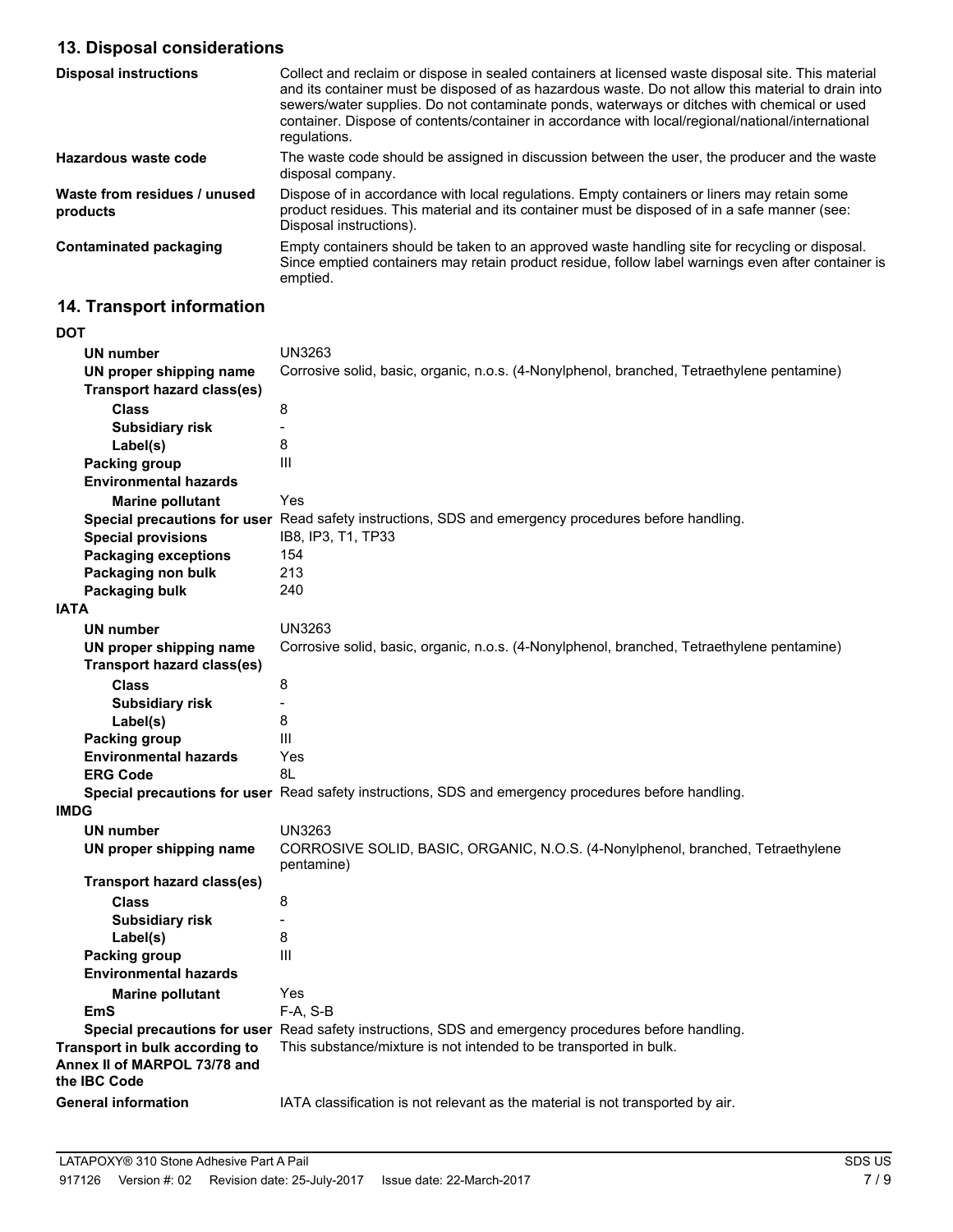# **15. Regulatory information**

| US federal regulations                                                                                                                              | Standard, 29 CFR 1910.1200.                                                                                          |                   | This product is a "Hazardous Chemical" as defined by the OSHA Hazard Communication                                                                                                                |                               |
|-----------------------------------------------------------------------------------------------------------------------------------------------------|----------------------------------------------------------------------------------------------------------------------|-------------------|---------------------------------------------------------------------------------------------------------------------------------------------------------------------------------------------------|-------------------------------|
| TSCA Section 12(b) Export Notification (40 CFR 707, Subpt. D)                                                                                       |                                                                                                                      |                   |                                                                                                                                                                                                   |                               |
| 4-Nonylphenol, branched (CAS 84852-15-3)<br>OSHA Specifically Regulated Substances (29 CFR 1910.1001-1050)                                          |                                                                                                                      |                   | 1.0 % One-Time Export Notification only.                                                                                                                                                          |                               |
| Not regulated.<br><b>CERCLA Hazardous Substance List (40 CFR 302.4)</b>                                                                             |                                                                                                                      |                   |                                                                                                                                                                                                   |                               |
| Not listed.                                                                                                                                         |                                                                                                                      |                   |                                                                                                                                                                                                   |                               |
| Superfund Amendments and Reauthorization Act of 1986 (SARA)<br><b>Hazard categories</b>                                                             | Immediate Hazard - Yes<br>Delayed Hazard - Yes<br>Fire Hazard - No<br>Pressure Hazard - No<br>Reactivity Hazard - No |                   |                                                                                                                                                                                                   |                               |
| <b>SARA 302 Extremely hazardous substance</b>                                                                                                       |                                                                                                                      |                   |                                                                                                                                                                                                   |                               |
| Not listed.                                                                                                                                         |                                                                                                                      |                   |                                                                                                                                                                                                   |                               |
| SARA 311/312 Hazardous<br>chemical                                                                                                                  | Yes                                                                                                                  |                   |                                                                                                                                                                                                   |                               |
| SARA 313 (TRI reporting)<br><b>Chemical name</b>                                                                                                    |                                                                                                                      | <b>CAS number</b> | % by wt.                                                                                                                                                                                          |                               |
| 4-Nonylphenol, branched                                                                                                                             |                                                                                                                      | 84852-15-3        | $1 - 3$                                                                                                                                                                                           |                               |
| Other federal regulations                                                                                                                           |                                                                                                                      |                   |                                                                                                                                                                                                   |                               |
| Clean Air Act (CAA) Section 112 Hazardous Air Pollutants (HAPs) List                                                                                |                                                                                                                      |                   |                                                                                                                                                                                                   |                               |
| Not regulated.<br>Clean Air Act (CAA) Section 112(r) Accidental Release Prevention (40 CFR 68.130)                                                  |                                                                                                                      |                   |                                                                                                                                                                                                   |                               |
| Not regulated.                                                                                                                                      |                                                                                                                      |                   |                                                                                                                                                                                                   |                               |
| <b>Safe Drinking Water Act</b><br>(SDWA)                                                                                                            | Not regulated.                                                                                                       |                   |                                                                                                                                                                                                   |                               |
| US state regulations                                                                                                                                |                                                                                                                      |                   | California Safe Drinking Water and Toxic Enforcement Act of 1986 (Proposition 65): This material<br>is not known to contain any chemicals currently listed as carcinogens or reproductive toxins. |                               |
| US. Massachusetts RTK - Substance List                                                                                                              |                                                                                                                      |                   |                                                                                                                                                                                                   |                               |
| 2-Piperazin-1-ylethylamine (CAS 140-31-8)<br>Benzyl alcohol (CAS 100-51-6)<br>Tetraethylene pentamine (CAS 112-57-2)                                | 4-Nonylphenol, branched (CAS 84852-15-3)<br>m-Phenylenebis(methylamine) (CAS 1477-55-0)                              |                   |                                                                                                                                                                                                   |                               |
| US. New Jersey Worker and Community Right-to-Know Act                                                                                               |                                                                                                                      |                   |                                                                                                                                                                                                   |                               |
| 2-Piperazin-1-ylethylamine (CAS 140-31-8)<br>Isophorone diamine (CAS 2855-13-2)<br>Tetraethylene pentamine (CAS 112-57-2)                           | m-Phenylenebis(methylamine) (CAS 1477-55-0)                                                                          |                   |                                                                                                                                                                                                   |                               |
| US. Pennsylvania Worker and Community Right-to-Know Law                                                                                             |                                                                                                                      |                   |                                                                                                                                                                                                   |                               |
| 2-Piperazin-1-ylethylamine (CAS 140-31-8)<br>Benzyl alcohol (CAS 100-51-6)<br>Tetraethylene pentamine (CAS 112-57-2)<br><b>US. Rhode Island RTK</b> | 4-Nonylphenol, branched (CAS 84852-15-3)<br>m-Phenylenebis(methylamine) (CAS 1477-55-0)                              |                   |                                                                                                                                                                                                   |                               |
|                                                                                                                                                     | m-Phenylenebis(methylamine) (CAS 1477-55-0)                                                                          |                   |                                                                                                                                                                                                   |                               |
| <b>International Inventories</b>                                                                                                                    |                                                                                                                      |                   |                                                                                                                                                                                                   |                               |
| Country(s) or region<br>Australia                                                                                                                   | Inventory name<br>Australian Inventory of Chemical Substances (AICS)                                                 |                   |                                                                                                                                                                                                   | On inventory (yes/no)*<br>Yes |
| Canada                                                                                                                                              | Domestic Substances List (DSL)                                                                                       |                   |                                                                                                                                                                                                   | Yes                           |
| Canada                                                                                                                                              | Non-Domestic Substances List (NDSL)                                                                                  |                   |                                                                                                                                                                                                   | No                            |
| China                                                                                                                                               | Inventory of Existing Chemical Substances in China (IECSC)                                                           |                   |                                                                                                                                                                                                   | Yes                           |